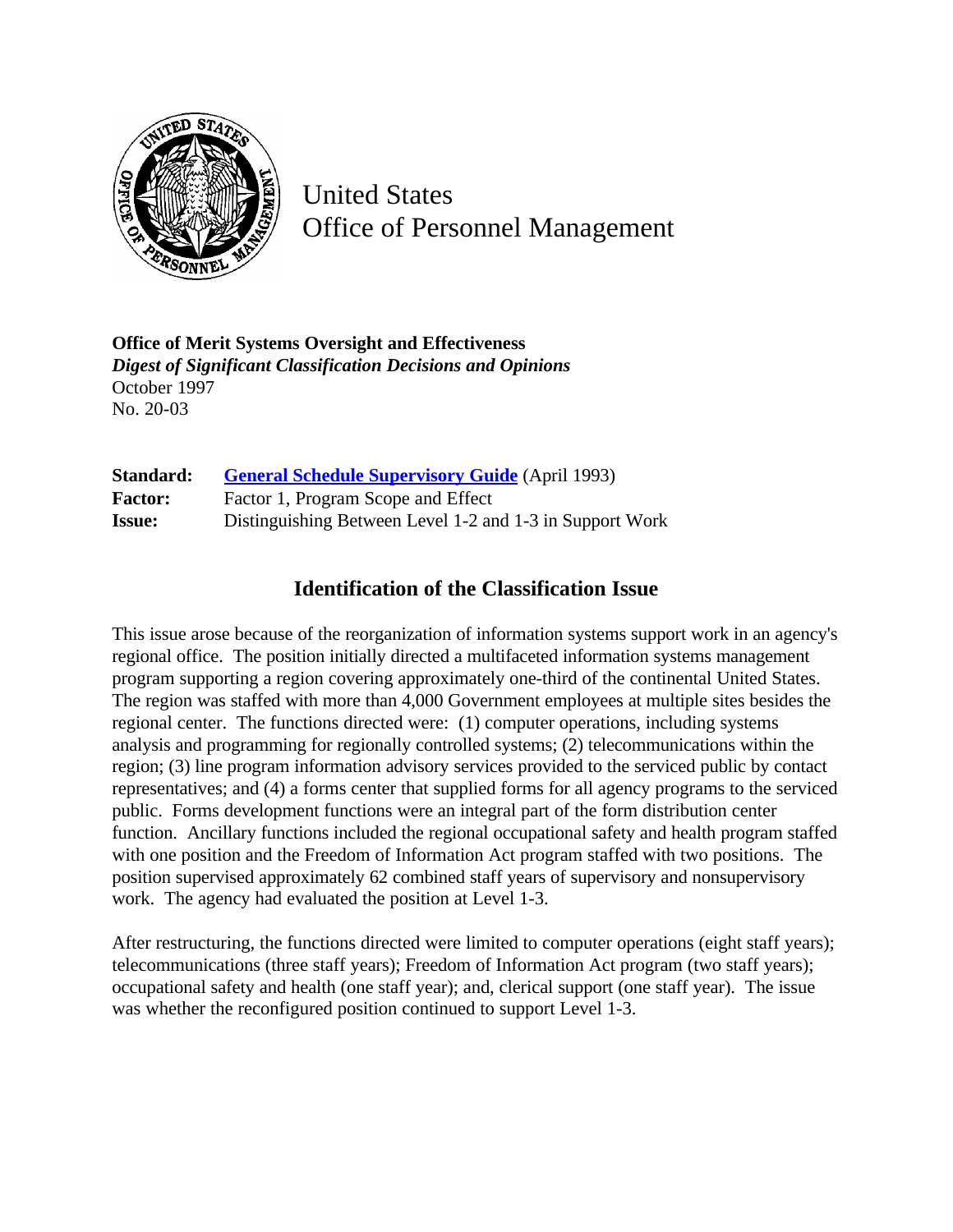## **Resolution**

## **Scope**

The Level 1-3 definition for internally focused support work is described within a Department of Defense setting, i.e., "Providing complex administrative or technical or professional services directly affecting a large or complex multimission military installation also falls at this level." The third illustration for Level 1-3 expands upon the factor level definition: "Directs administrative services (personnel, supply management, budget, facilities management, or similar) which support and directly affect the operations of a bureau or a major military command headquarters; a large or complex multimission military installation; an organization of similar magnitude; or a group of organizations which, as a whole, are comparable."

The oversight division found the program segment directed by the position approached Level 1-3 in that the organization internally serviced was equivalent to a large or complex multimission military installation. The program segment directed after the reorganization, however, was more limited in its scope than intended at Level 1-3, e.g., the full range of human resource management services or the full range of budget and financial operations in organizations that are not delegated authorized accounting activity functions. The reorganization reduced the functions vested in the position from providing a full range of information resource management services to those related preponderantly to providing computer operations and related communications services.

The oversight division also learned that control over telecommunications functions was limited to two staff years of work evaluable as complex clerical and technician in nature, i.e., equipment operations. The one staff year of two-grade interval communications work was administratively under the control of the position, but was technically managed by a position at the agency headquarters. Thus, the telecommunications program segment itself was not equivalent to the "complex" technical services "directly" affecting the organization serviced to the extent envisioned at Level 1-3. The oversight division concluded the position did not meet the threshold for Level 1-3 because of the restricted nature of program functions directed, and was evaluated properly at Level 1-2.

## **Effect**

At Level 1-3, the work directly and significantly impacts a wide range of agency activities, the work of other agencies, or the operations of outside interests. For agency support work, e.g., work supporting large, complex, multimission organizations, the work directly involves or substantially impacts the provision of essential support operations to numerous, varied, and complex technical, professional, and administrative functions. The oversight division found the organization supported consisted of the numerous, varied, and complex functions envisioned at Level 1-3. The reorganization, however, limited the effect of the services provided to a significant but narrow area of information systems support, i.e., computer operations and related telecommunications equipment operations, the Freedom of Information Act, and the unrelated